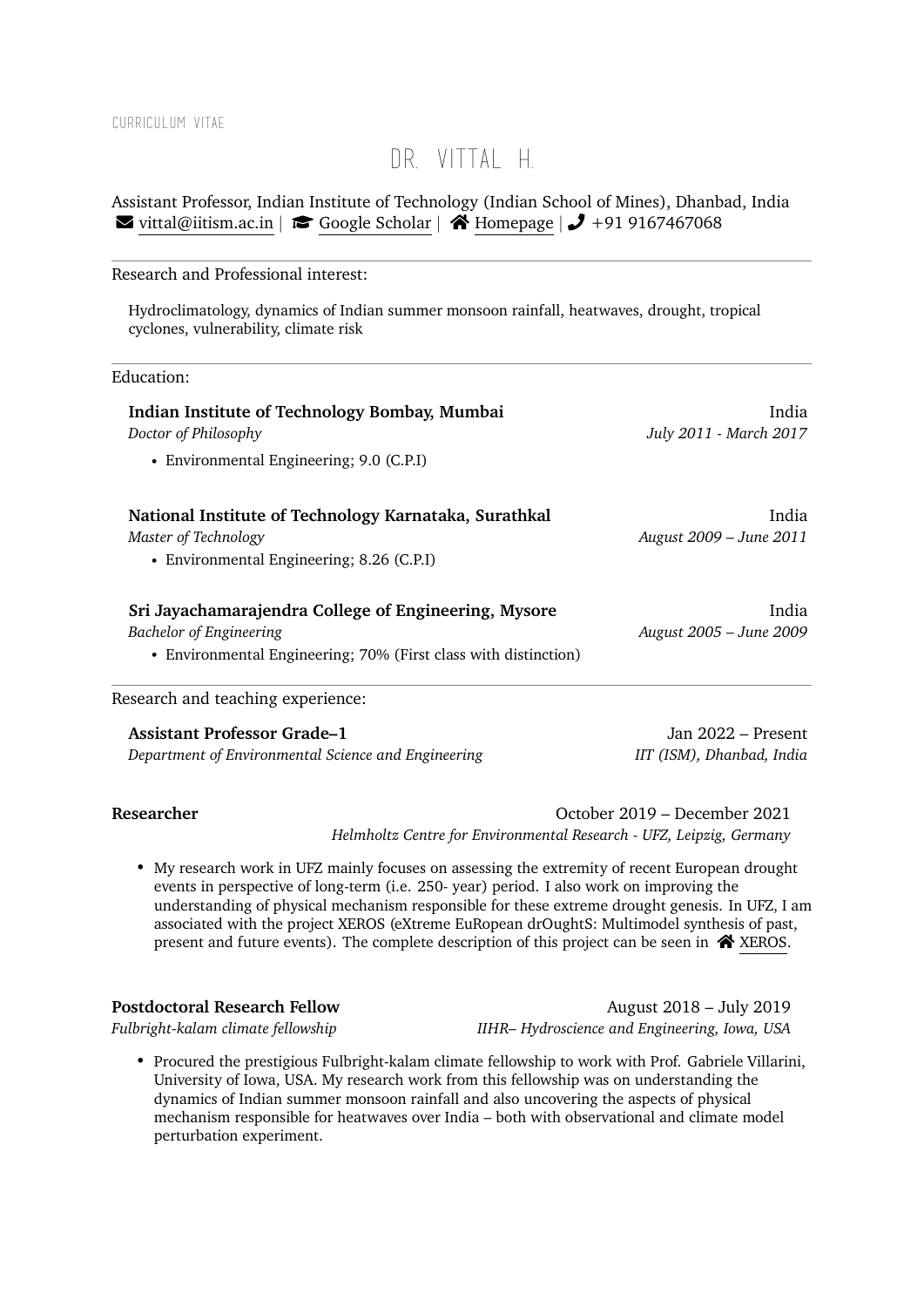**Assistant Professor** August 2017 – July 2018 *Department of Civil Engineering Manipal Insitute of Technology, Manipal, India*

• Taught under-graduate and post-graduate level courses pertaining to Environmental Engineering. Guided four under-graduate and a post-graduate thesis.

| <b>Research Associate</b>                                  | Jan 2017 – July 2017 |
|------------------------------------------------------------|----------------------|
| Centre for Environmental Science and Engineering, now ESED | IITB, Mumbai, India  |

Awards and fellowship:

- **Fulbright-Kalam Fellowship–2018** from United states-India Education Foundation (USIEF) for pursuing post-doc related to climate change in IIHR–Hydroscience and Engineering, University of Iowa, USA for the year 2018–19
- Received **IITB Award for Excellence in Thesis work** for the year 2015–2017 for the outstanding research contributions
- Received **International Travel Support** from Science and Engineering Research Board (SERB; a statutory body under department of science and Technology), India to attend AGU meet 2015
- Received partial funding of 1000\$ from **AGU Natural Hazards Focus Group** to attend AGU meet 2015
- Served as a reviewer for **Journal of Climate**, **Water Resources Research**, **Environmental Research Letters**, **Geophysical Research Lettes**, **Scientific Reports**, **Hydrology and Earth System Sciences** and many more

International journal articles, book chapters and conference proceedings:

Book Chapters:

1. **Vittal, H.**, & Karmakar, S. (2019). A comprehensive social vulnerability analysis at a national scale. *Climate change signals and response*, 163-176

International journal articles

- 1. Zhang, W., **Vittal, H.**, Wang, S., LaPlante, M. D., Grafin, G., Affram, G., & Kumar, R. (2022). Fewer troughs, not more ridges, have led to a drying trend in the western United States. *Geophysical Research Letters*, doi: https://doi.org/10.1029/2021GL097089 (Highlighted in **Science** ; doi: https://doi.org/10.1126/science.acz9984)
- 2. Zhang, W., Luo, M., Gao, Si, Chen, W., **Vittal, H.**, & Khouakhi, A. (2021). Compound hydrometeorological extremes: drivers, mechanisms and methods. *Frontiers in Earth Science*, 9, 941, doi: https://doi.org/10.3389/feart.2021.673495
- 3. **Vittal, H.**, Dharmasthala, S., Koppa, A., Karmakar, S., & Kumar, R. (2021). Climate hazards are threatening vulnerable migrants in Indian megacities. *Nature Climate Change*, doi: https://doi.org/10.1038/s41558-021-01105-7
- 4. Malakar, K., Mishra, T., **Vittal, H.**, & Karmakar, S. (2021). District-level risk mapping for the Indian coastline following the IPCC-AR5 framework: A multi-attribute decision-making approach for coastal zone management. *Journal of Environmental Management*, 294, 112948, doi[:https://doi.org/10.1016/j.jenvman.2021.112948](https://doi.org/10.1016/j.jenvman.2021.112948)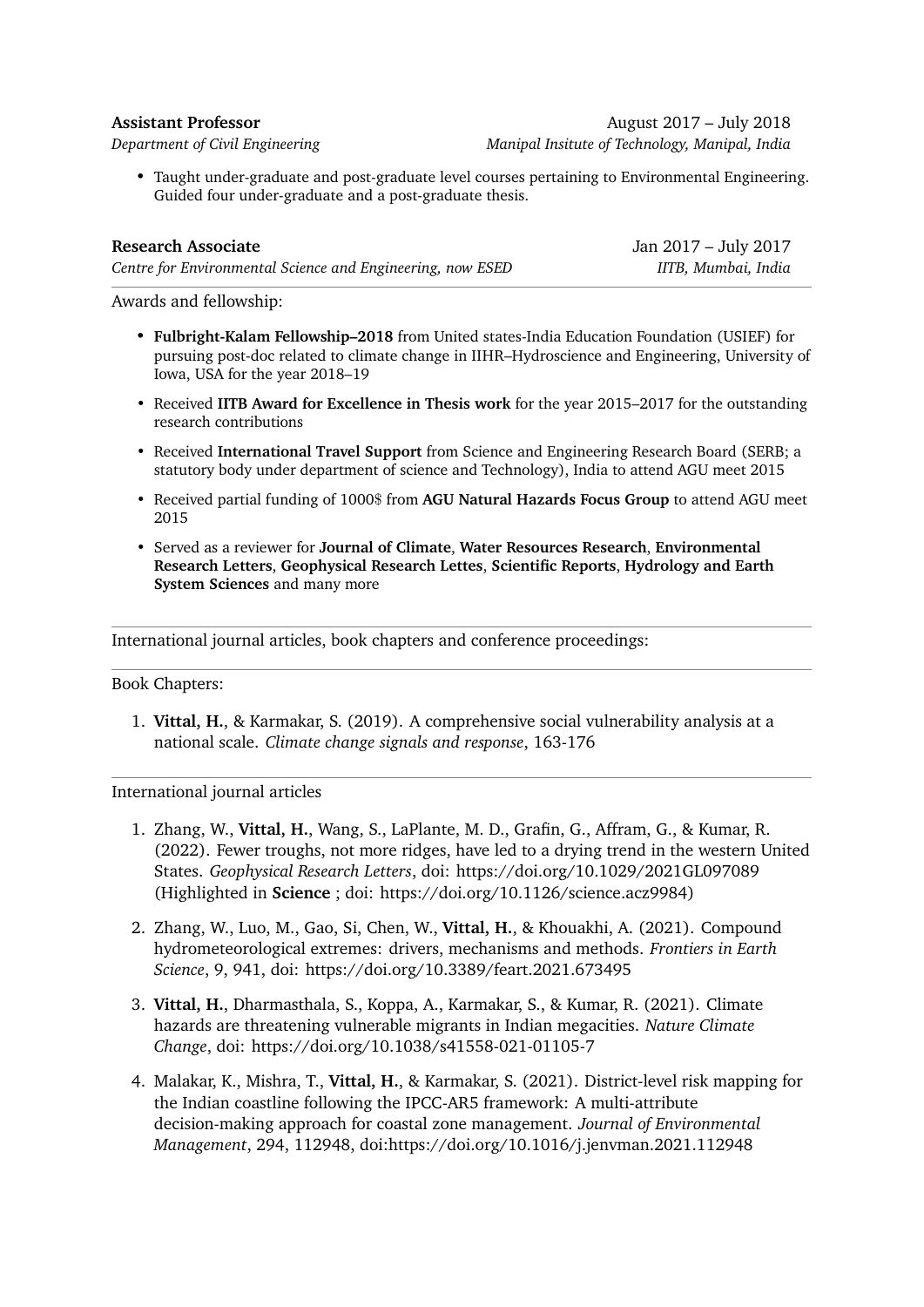- 5. **Vittal, H.**, Pathak, A.,& Koppa, A. (2021). Dual response of Arabian Sea cyclones and strength of Indian monsoon to Southern Atlantic Ocean. *Climate Dynamics*, 1-13, doi:<https://doi.org/10.1007/s00382-020-05577-9>
- 6. **Vittal, H.**, Villarini, G., Karmakar, S., Wilcox, L. J.,& Collins, M. (2020). Northward propagation of the Intertropical Convergence Zone and strengthening of Indian summer monsoon rainfall. *Geophysical Research Letters*, 47(23), e2020GL089823
- 7. **Vittal, H.**, Rakovec, O., Markonis, Y., Hanel, M.,& Kumar, R. (2020). Increased future occurrences of the exceptional 2018–2019 Central European drought under global warming. *Scientific reports*, 10(1), 1-10, doi:<https://doi.org/10.1038/s41598-020-68872-9>
- 8. **Vittal, H.**, Karmakar, S., Ghosh, S.,& Murtugudde, R. (2020). A comprehensive India-wide social vulnerability analysis: highlighting its influence on hydro-climatic risk. *Environmental Research Letters*, 15(1), 014005, doi:<https://doi.org/10.1088/1748-9326/ab6499>
- 9. **Vittal, H.**,Villarini, G.,& Zhang, W. (2020). Early prediction of the Indian summer monsoon rainfall by the Atlantic Meridional Mode. *Climate Dynamics*, 54(3), 2337-2346
- 10. **Vittal, H.**,Villarini, G.,& Zhang, W. (2020). On the role of the atlantic ocean in exacerbating Indian heat waves. *Climate Dynamics*, 54(3), 1887-1896
- 11. **Vittal, H.**, Villarini, G.,& Zhang, W. (2020). Fidelity of global climate models in representing the horizontal water vapour transport. *International Journal of Climatology*, 40(13), 5714-5726
- 12. Sharma, T., **Vittal, H.**, Karmakar, S.,& Ghosh, S. (2020). Increasing agricultural risk to hydro-climatic extremes in India. *Environmental Research Letters*, 15(3), 034010, doi:<https://doi.org/10.1088/1748-9326/ab63e1>
- 13. Mohanty, M. P., **Vittal, H.**, Yadav, V., Ghosh, S., Rao, G. S., & Karmakar, S. (2020). A new bivariate risk classifier for flood management considering hazard and socio-economic dimensions. *Journal of environmental management*, 255, 109733.
- 14. Tripathy, S. S., **Vittal, H.**, Karmakar, S., & Ghosh, S. (2020). Flood risk forecasting at weather to medium range incorporating weather model, topography, socio-economic information and land use exposure. *Advances in Water Resources*, 146, 103785
- 15. Sudharsan, N., Karmakar, S., Fowler, H. J., & **Vittal, H.** (2020). Large-scale dynamics have greater role than thermodynamics in driving precipitation extremes over India. *Climate Dynamics*, 55(9), 2603-2614
- 16. Zhang, W., **Vittal, H.**, & Villarini, G. (2019). Potential impacts of anthropogenic forcing on the frequency of tropical depressions in the North Indian Ocean in 2018. *Journal of Marine Science and Engineering*, 7(12), 436
- 17. Gusain, A., **Vittal, H.**, Kulkarni, S., Ghosh, S., & Karmakar, S. (2019). Role of vertical velocity in improving finer scale statistical downscaling for projection of extreme precipitation. *Theoretical and Applied Climatology*, 137(1), 791-804.
- 18. Shashikanth, K., Ghosh, S., **Vittal, H.**, & Karmakar, S. (2018). Future projections of Indian summer monsoon rainfall extremes over India with statistical downscaling and its consistency with observed characteristics. *Climate Dynamics*, 51(1), 1-15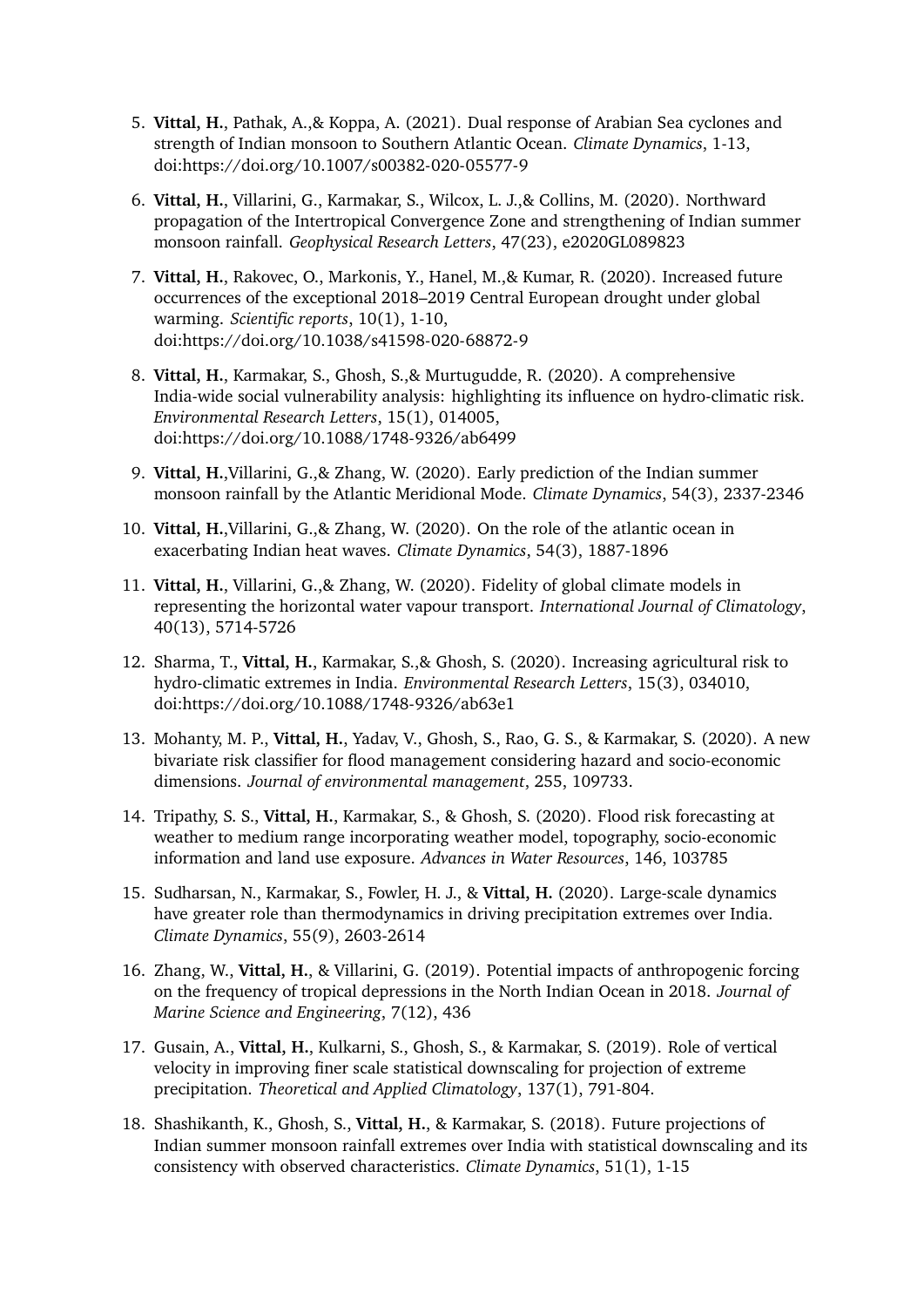- 19. Sharma, T., **Vittal, H.**, Chhabra, S., Salvi, K., Ghosh, S., & Karmakar, S. (2018). Understanding the cascade of GCM and downscaling uncertainties in hydro‐climatic projections over India. *International Journal of Climatology*, 38, e178-e190
- 20. Singh, S., Ghosh, S., Sahana, A. S., **Vittal, H.**, & Karmakar, S. (2017). Do dynamic regional models add value to the global model projections of Indian monsoon?. *Climate dynamics*, 48(3), 1375-1397
- 21. Singh, J., **Vittal, H.**, Karmakar, S., Ghosh, S., & Niyogi, D. (2016). Urbanization causes nonstationarity in Indian summer monsoon rainfall extremes. *Geophysical Research Letters*, 43(21), 11-269
- 22. **Vittal, H.**, Ghosh, S., Karmakar, S., Pathak, A., & Murtugudde, R. (2016). Lack of dependence of Indian summer monsoon rainfall extremes on temperature: an observational evidence. *Scientific reports*, 6(1), 1-12
- 23. Ghosh, S., **Vittal, H.**, Sharma, T., Karmakar, S., Kasiviswanathan, K. S., Dhanesh, Y., K. P. Sudheer, & Gunthe, S. S. (2016). Indian summer monsoon rainfall: implications of contrasting trends in the spatial variability of means and extremes. *PloS one*, 11(7), e0158670
- 24. **Vittal, H.**, Singh, J., Kumar, P., & Karmakar, S. (2015). A framework for multivariate data-based at-site flood frequency analysis: Essentiality of the conjugal application of parametric and nonparametric approaches. *Journal of Hydrology*, 525, 658-675
- 25. Singh, J., **Vittal, H.**, Singh, T., Karmakar, S., & Ghosh, S. (2015). A framework for investigating the diagnostic trend in stationary and nonstationary flood frequency analyses under changing climate. *Journal of Climate Change*, 1(1, 2), 47-65
- 26. **Vittal, H.**, Karmakar, S., & Ghosh, S. (2013). Diametric changes in trends and patterns of extreme rainfall over India from pre‐1950 to post‐1950. *Geophysical Research Letters*, 40(12), 3253-3258
- 27. Manu, B., Mahamood, S., **Vittal, H.**, & Shrihari, S. (2011). A novel catalytic route to degrade paracetamol by Fenton process. *International Journal of Research in Chemistry and Environment*, 1, 157

Manuscript under review/preparation:

- 1. **Vittal, H.**, Zhang, W., Rakovec, O., Gao, Si, & Kumar, R. Strong constraints of Equatorial Pacific on future summer rainfall projections in Central Europe. *Under review*
- 2. **Vittal, H.**, Ghosh, S., Zhang, W., & Kumar, R. North Pacific Ocean variability constrains the future projections of heatwave in India. *Under review*
- 3. Shah, J., **Vittal, H.**, Rakovec, O., & Kumar, R. Increasing footprint of anthropogenic warming on flash droughts occurrence in Europe. *Under review*
- 4. Rakovec, O., Samaniego, L., **Vittal, H.**, Markonis, Y., Moravec, V., Thober, S., Hanel, M., & Kumar, R. The 2018-20 multi-year drought sets a new benchmark in Europe. *Under review*

Details of Research Publications presented in Conferences:

1. **Vittal, H.**, Rakovec O., Hanel M., Markonis Y., Kumar R. Potential impacts of anthropogenic forcing on the consecutive 2018–19 droughts in the central Europe. EGU General Assembly, Virtual, 2020